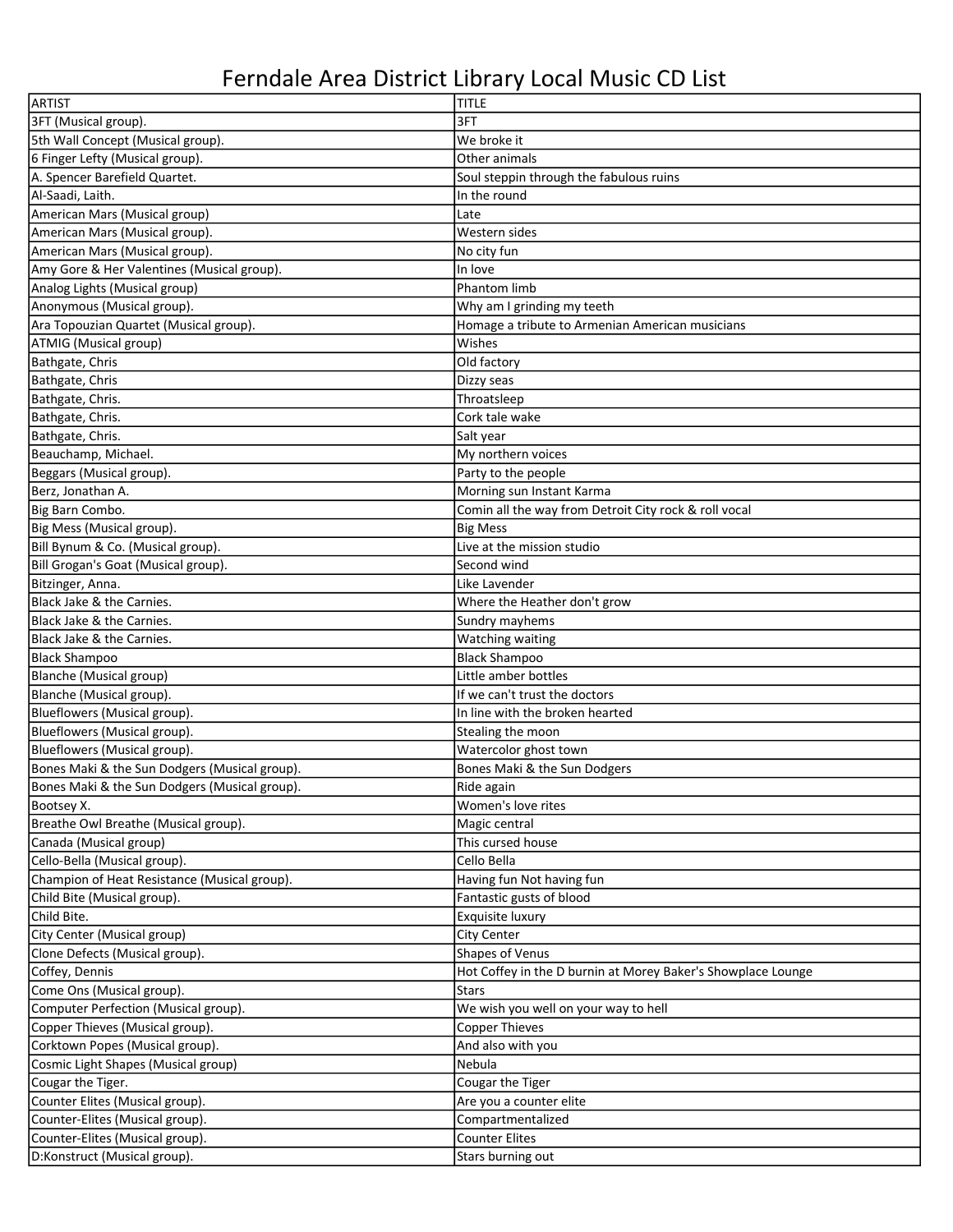| Daher, Matthew.                            | Dwelling lightheartedly in the futility of everything EP |
|--------------------------------------------|----------------------------------------------------------|
| Dakota Bones (Musical group).              |                                                          |
| Dale Earnhardt Jr. Jr. (Musical group)     | Jr Jr                                                    |
| Dale Earnhardt Jr. Jr. (Musical group).    | Horse Power EP                                           |
| Dale Earnhardt Jr. Jr. (Musical group).    | It's a corporate world                                   |
| Dale Earnhardt Jr. Jr. (Musical group).    | Speed of things                                          |
| Dandylyon Whine (Musical group).           | Day before Labor Day                                     |
| Dandylyon Whine (Musical group).           | Coelacanth                                               |
| Darling Imperial (Musical group).          | know everyone you know                                   |
| Darling Imperial (Musical group).          | Takotsubo                                                |
| Dead Bodies (Musical group).               | Mr Spookhouse's pink house                               |
| Deadstring Brothers (Musical group).       | <b>Deadstring Brothers</b>                               |
| Dear Darkness (Musical group)              | Be nice honey                                            |
| Dear Darkness (Musical group)              | Get it here                                              |
| Dear Darkness (Musical group).             | Pleather pants                                           |
| Deastro.                                   | Keepers                                                  |
|                                            |                                                          |
| Deastro.                                   | Moondagger keepers                                       |
| Death (Punk rock group)                    | Death III                                                |
| DeCamp, Libby                              | Cross sections                                           |
| Destroy This Place (Musical group).        | Resurrect the mammoth                                    |
| Detroit Cobras (Musical group).            | Baby                                                     |
| Detroit Pleasure Society (Musical group).  | Detroit pleasure society                                 |
| DevilFish (Musical group).                 | Squirrel gulch                                           |
| Dillaha, Ryan.                             | Love alone                                               |
| Dillon, Caleb.                             | Clouded staircase                                        |
| Dirtbombs (Musical group).                 | We have you surrounded                                   |
| Dirtbombs (Musical group).                 | Party store                                              |
| Dives (Musical group)                      | Magnificent desolation                                   |
| Dmits, Matt.                               | Bury me with my guitar                                   |
| Dooley, Megan                              | Made in Kalamazoo                                        |
| Doop & the Inside Outlaws (Musical group). | <b>Blood river</b>                                       |
| Druken Barn Dance.                         | Grey buried                                              |
| Drunken Barn Dance.                        | Drunken barn dance                                       |
| Drunken Barn Dance.                        | K Fest 2009 Tour EP                                      |
| Due North (Musical group).                 | Saving daylight                                          |
| Duende (Musical group).                    | Duende!                                                  |
| Duende (Musical group).                    | Remnant of a remnant                                     |
| Dutch Pink (Musical group).                | Idols and infidels                                       |
| El Boxeo (Musical group).                  | Awake & dreaming                                         |
| Eleanora (musical group).                  | Recollective                                             |
| Eleanora (Musical group).                  | Some happy accidents                                     |
| Electric Six (Musical group).              | Kill                                                     |
| Electric Six (Musical group).              | Fire                                                     |
| Electric Six (Musical group).              | Switzerland                                              |
| Elephantom (Musical group).                | Beautiful bird or TO TGA                                 |
| Elephantom (Musical group).                | Sonic truth                                              |
|                                            |                                                          |
| Empathy.                                   | Under the lost smile                                     |
| Escaping Pavement (Musical group)          | Night owl                                                |
| Fields of Industry.                        | Two dogs a television                                    |
| Fields of Industry.                        | I've got a feeling                                       |
| Fireworks (Musical group).                 | Gospel                                                   |
| Flatfoot (Musical group).                  | Wild was our mercy                                       |
| Float Here Forever (Musical group)         | Tour the ruins                                           |
| Fontana (Musical group).                   | Fontana                                                  |
| Forget (Musical group).                    | Forget 1                                                 |
| Friendly Foes.                             | Born radical                                             |
| Frontier Ruckus (Musical group).           | Orion songbook                                           |
| Frontier Ruckus (Musical group).           | Deadmalls & nightfalls                                   |
| Frustrations (Musical group).              | Glowing red pill                                         |
| Fur (Musical group).                       | Fur                                                      |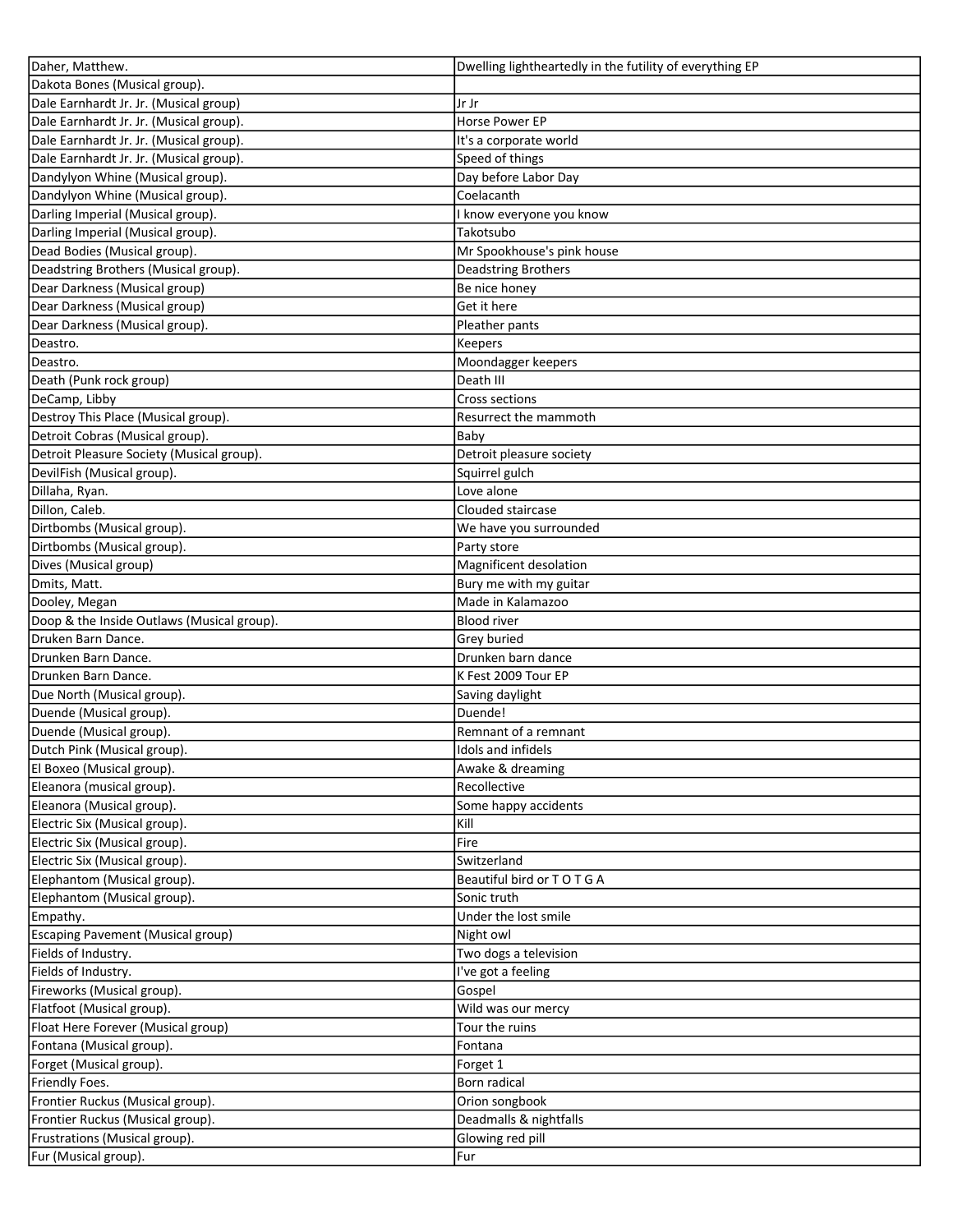| Fur (Musical group).                      | Image on the reverse                                      |
|-------------------------------------------|-----------------------------------------------------------|
| Gabriel, Matt                             | Earth tones                                               |
| Gavan, Jay                                | <b>Breather</b>                                           |
| Gifts or Creatures (Musical group).       | Fair mitten (New songs of the historic Great Lakes Basin) |
| Go Rounds (Musical group).                | Don't go not changin'                                     |
| Goober & the Peas (Musical group).        | Jet age genius* of Goober & the Peas                      |
| Grace, Katie.                             | Best bad girl                                             |
| Great Lakes Myth Society (Musical group). | <b>Great Lakes Myth Society</b>                           |
| Great Lakes Myth Society (Musical group). | Compass rose bouquet                                      |
| Great Lakes Myth Society.                 | She's come home to steal her rainbows                     |
| Hand in the Ocean (Musical group).        | <b>Tree Forts</b>                                         |
| Handgrenades (Musical group)              | <b>Tunnels</b>                                            |
| Hard Lessons (Musical group).             | Wise up                                                   |
| Hard Lessons (Musical group).             | Arms forest                                               |
| Hard Lessons.                             | Gasoline                                                  |
| Hazeman, Jemmi.                           | Kozmic maze                                               |
| Heads Will Roll (Musical group).          | Information as terminal disease                           |
| Heaters (Musical group)                   | Holy water pool                                           |
| Heaters (Musical group)                   | Matterhorn                                                |
| Hentchmen (Musical group).                | FormFollowsFunction                                       |
| Hentchmen (Musical group).                | Hentch Forth Five                                         |
| Heroes & Villains (Musical group).        | Play themes from the dark pink circus                     |
| High Speed Dubbing (Musical group).       | Way of the world                                          |
| High Strung (Musical group).              | Get the guests                                            |
|                                           | Upside                                                    |
| HighMay (Musical group).<br>Hill, Al.     | <b>Willie Mae</b>                                         |
|                                           |                                                           |
| Hollow & Akimbo (Musical group).          | Hollow & Akimbo                                           |
| Hosts (Musical Group).                    | <b>Hosts</b>                                              |
| Hounds Below (Musical group).             | You light me up in the dark                               |
| Howling Diablos (Musical group).          | Green bottle                                              |
| I Love Lightning Bugs (Musical group).    | Kensington                                                |
| Iovan, Deanne.                            | Just like you and me                                      |
| Jack, Jill                                | Sunflower girl                                            |
| Jack, Jill                                | Moon be thine                                             |
| Jack, Jill                                | Watch over me                                             |
| Jack, Jill                                | Jack Jill celebrates the holidays                         |
| Jack, Jill                                | Songwriter sessions                                       |
| Javelins (Musical group).                 | No plants just animals + ep                               |
| Javelins.                                 | Heavy meadows                                             |
| Jeecy and the Jungle (Musical group).     | Twist and scream                                          |
| Johnny Headband (Musical group).          | Phase 3                                                   |
| Jones, Matt.                              | Black path                                                |
| Jorgensen, Nathan.                        | Homegrown bullshit                                        |
| Juliets (Musical group).                  | Perfect season                                            |
| Junglefowl (Musical group).               | Strut                                                     |
| Jura (Musical group).                     | Jura                                                      |
| Kem.                                      | Intimacy album III                                        |
| Kiddo (Musical group).                    | Kiddo                                                     |
| Kiddo.                                    | Okay sweetheart                                           |
| Klein, Eric Paul.                         | Let me into the bird house                                |
| Kommie Kilpatrick (Musical group).        | Weird CD                                                  |
| Kopecky (Musical group)                   | Drug for the modern age                                   |
| Krautner, John.                           | Fun with gum Vol 1                                        |
| Lancast, Foster                           | Equal                                                     |
| Lancast, Foster                           | Natural selection                                         |
| Lancast, Foster.                          | Together                                                  |
| Lee Marvin Computer Arm (Musical group).  | Lee Marvin Computer Arm                                   |
| Legault, B. P.                            | Conundrums                                                |
| Lightning Love (Musical group).           | <b>Blonde album</b>                                       |
| Lightning Love.                           | November birthday                                         |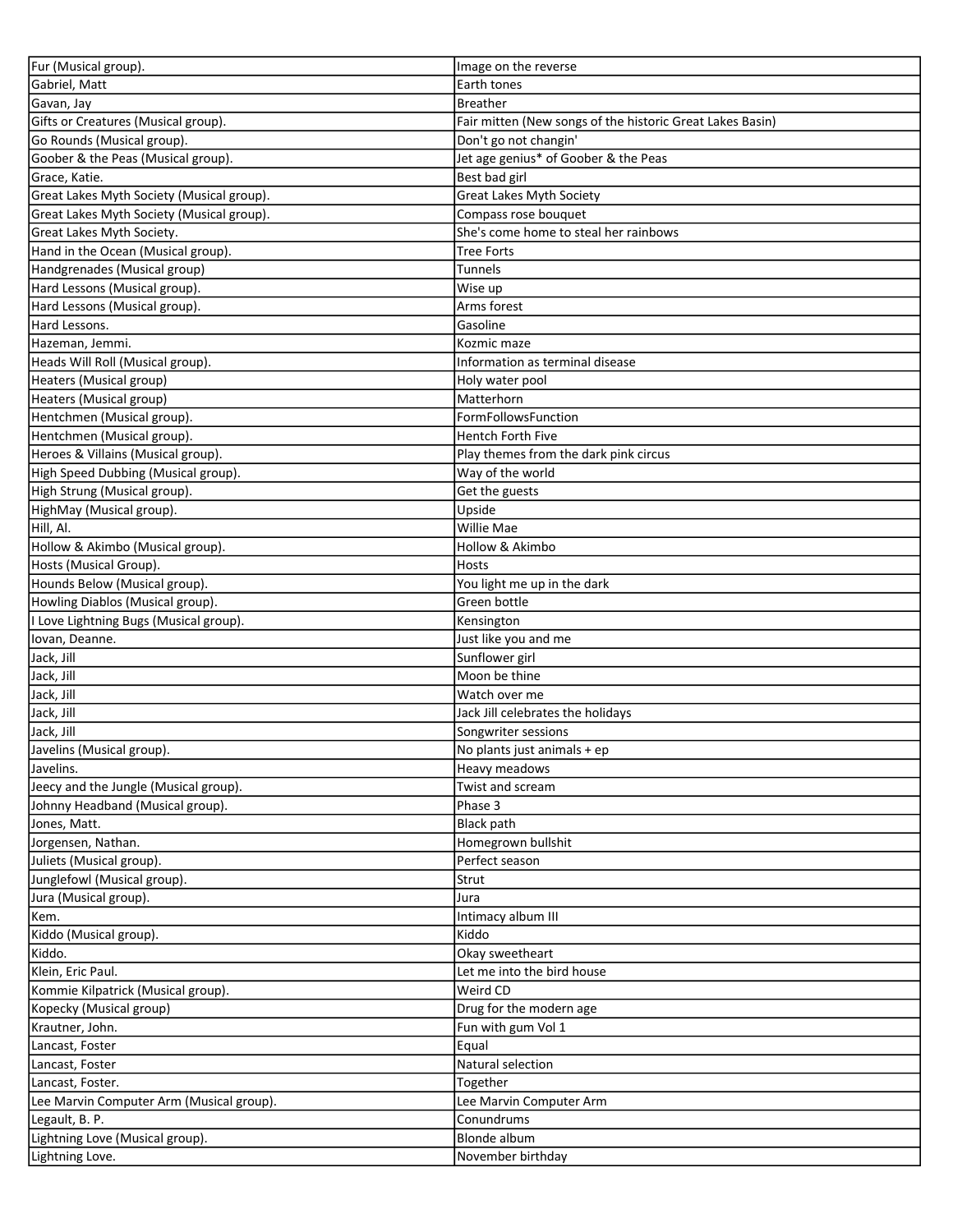| Limbaugh, Tom.                                    | Flat top suite a rural American soundtrack                   |
|---------------------------------------------------|--------------------------------------------------------------|
| Long Hairz Collective.                            | Healing justice waging love                                  |
| Loose Teeth (Musical group)                       | Doppler shift                                                |
| Lord Scrummage (Musical group).                   | Triangle or die                                              |
| Lt.baD (Musical group)                            | Electromagnetic                                              |
| Macleod, Paul, 1929-                              | Sea turtle restoration project                               |
| Majesty Crush (Musical group)                     | Fan                                                          |
| Manna and Quail (Musical group).                  | Smile sweetly say good morning                               |
| Marco Polio and the New Vaccines (Musical group). | Whaleacopters!                                               |
| Men of Grace (Musical group)                      | Hymns project volume 1                                       |
| Mick Bassett & the Marthas.                       | Scissors & suckers                                           |
| Mighty Narwhale (Musical Group).                  | Ship without a country a mast without a sail                 |
| Minihorse (Musical group)                         | More time                                                    |
| Misty Lyn & The Big Beautiful (Musical group).    | For the dead                                                 |
| Monger, Timothy                                   | Amber lantern                                                |
| Monger, Timothy.                                  | Summer cherry ghosts                                         |
| Monger, Timothy.                                  | New Britton sound                                            |
| Motor City Sheiks (Musical group).                | Sensational rhythms                                          |
| Moxie Strings (Musical group).                    | <b>Moxie Strings</b>                                         |
| Moxie Strings (Musical group).                    | Running in squares                                           |
| Muggs (Musical group).                            | On with the show                                             |
| Muggs (Musical group).                            |                                                              |
|                                                   | Bite of the weredog<br>Full tilt                             |
| Muggs (Musical group).                            |                                                              |
| New Grenada (Musical group).                      | Open heart                                                   |
| Nightlife (Musical group).                        | Radio EP                                                     |
| Nightshade, M.C.                                  | Carpe noctem                                                 |
| Nina & the Buffalo Riders                         | For the dirt                                                 |
| Nina & The Buffalo Riders (Musical group).        | Nina & The Buffalo Riders EP1                                |
| Noman.                                            | <b>Broadcast</b>                                             |
| Oblisk (Musical group).                           | Tune in tune out                                             |
| Oblisk (Musical group).                           | Weather patterns                                             |
| Of Mice and Musicians (Musical group)             | Sugar in the raw                                             |
| Office.                                           | Q & A                                                        |
| Old Adage (Musical group)                         | Cycles                                                       |
| Old Adage (Musical group)                         | Matches                                                      |
| Old Empire (Musical group).                       | Queen City quandries                                         |
| Old Shatterhand (Musical group).                  | 72 El Segundo Blvd                                           |
| Orpheum Bell (Musical group)                      | Old Sisters Home                                             |
| Oscillating Fan Club (Musical group).             | Feverish dreams as told by                                   |
| Outrageous Cherry (Musical group).                | Wide awake in the spirit world the best of Outrageous Cherry |
| Paper Sound (Musical group).                      | Trajectories                                                 |
| Paper Sound (Musical group).                      | Struggle with light                                          |
| Passalacqua (Musical group).                      | Passalacqua                                                  |
| Pewter Cub                                        | Door opened you got in                                       |
| Philter (Musical group).                          | Secrets                                                      |
| Pinchback, Ian James.                             | <b>Surreal Estate</b>                                        |
| Pink Lightning (Musical group).                   | Happy to be here                                             |
| Piunti, Nick                                      | Temporary high                                               |
| Piunti, Nick.                                     | Beyond the static                                            |
| Piunti, Nick.                                     | Trust your instincts                                         |
| Planet D Nonet (Musical group).                   | We travel the spaceways the music of Sun Ra                  |
| Plomaritas, Adam                                  | Hard way                                                     |
| Pop Evil (Musical group).                         | War of angels                                                |
| Pop Project (Musical group).                      | Stars of stage and screen                                    |
| Protomartyr (Musical group)                       | Under color of official right                                |
| Protomartyr (Musical group)                       | Agent intellect                                              |
| Questions (Musical group).                        | Chasing the light                                            |
| Red Iron Orchestra (Musical group).               | Red Iron Orchestra                                           |
| Red Sea Pedestrians (Musical group).              | Adrift                                                       |
| Reilly, Joe.                                      | Children of the earth                                        |
|                                                   |                                                              |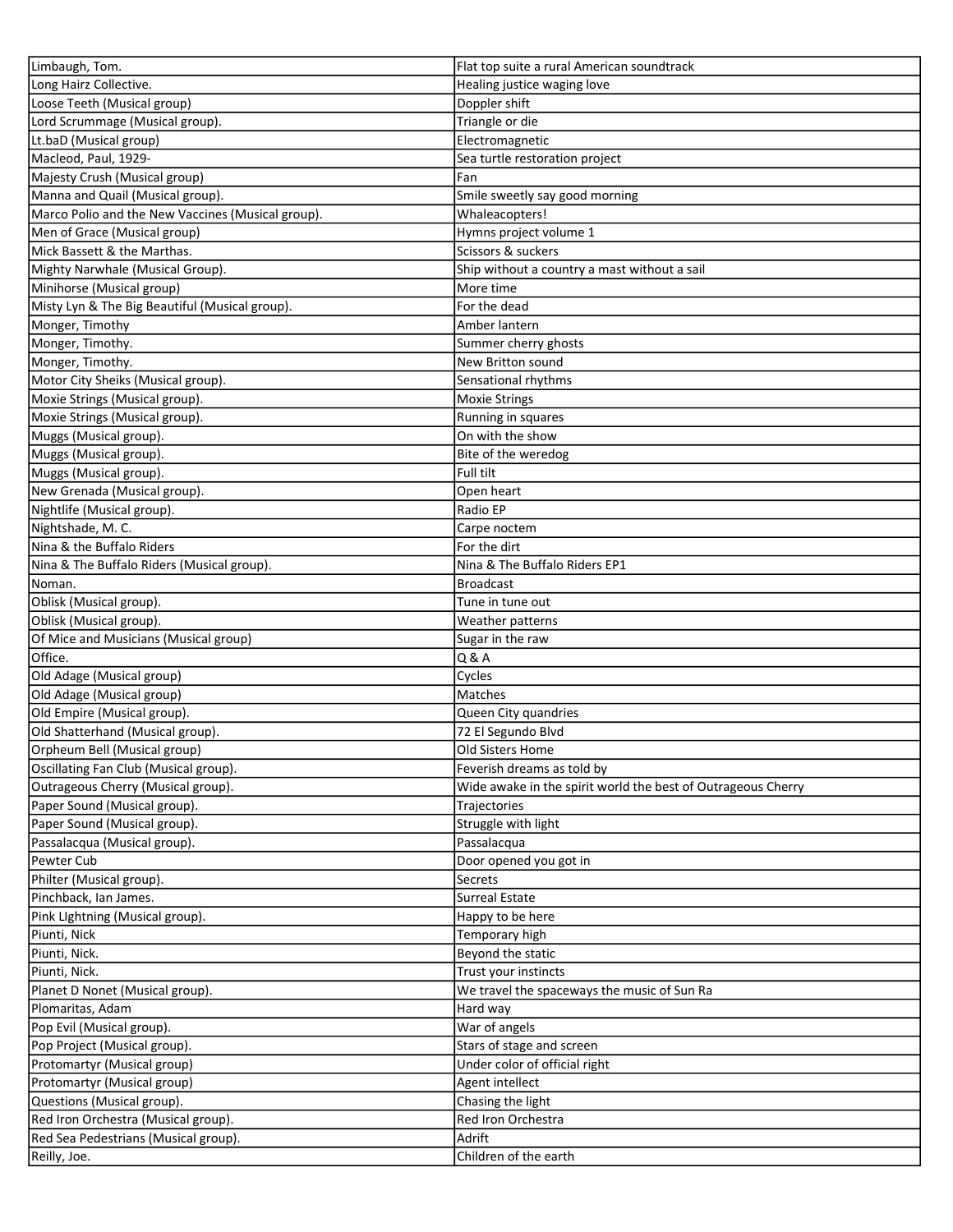| Reilly, Joe.                                    | Planting gardens                                                                                  |
|-------------------------------------------------|---------------------------------------------------------------------------------------------------|
| Retka, Anthony                                  | Fields & fortresses                                                                               |
| Retka, Anthony.                                 | Anthony Retka                                                                                     |
| Revoir (Musical group).                         | Wondertheist                                                                                      |
| Rogue Satellites (Musical group)                | Baby I'm Jeff                                                                                     |
| Rogue Satellites (Musical group).               | <b>Fallacy Island</b>                                                                             |
| Rose, Emily.                                    | Porchlight tragical songs written under synthetic moonlight                                       |
| Ryan Allen & His Extra Arms (Musical group).    | Heart string soul                                                                                 |
| Saari, Amy.                                     | We are love                                                                                       |
| Scarlet Oaks (Musical group).                   | Innocence isn't easy                                                                              |
| Schedule IV                                     | In treatment                                                                                      |
| Science Fair (Musical group).                   | Ready like a radio                                                                                |
| Science Fair (Musical group).                   | Deal it like drugs                                                                                |
| Scotch Bonnet (Musical group).                  | Year of the tranny                                                                                |
| Sea Tutle Restoration Project (Musical group).  | Sea turtle restoration project                                                                    |
| See, Will                                       | Detroit diplomat                                                                                  |
| Shady Groves (Musical group)                    | <b>Bitzer</b>                                                                                     |
| Shell (Musical group).                          | Dyscrasia mohawk glacier                                                                          |
| Siksik Nation (Musical group).                  |                                                                                                   |
| Silent Years (Musical group).                   | Eight styles to the unholy<br>Globe                                                               |
|                                                 |                                                                                                   |
| Silverghost (Musical group).                    | Silverghost                                                                                       |
| Sisters of Your Sunshine Vapor (Musical group). | Sisters of Your Sunshine Vapor                                                                    |
| Sisters of Your Sunshine Vapor (Musical group). | Spectra spirit                                                                                    |
| Six and the Sevens (Musical group).             | Not what ships are for                                                                            |
| Six and the Sevens (Musical group).             | It has to be that way                                                                             |
| Smith, Gerard, Reverend.                        | Idylls of the king of the road                                                                    |
| Smitty, Smitt E.                                | Just a modern guy                                                                                 |
| Smoke (Musical artist).                         | Foreclosure Part II                                                                               |
| Songs from the Moon (Musical group).            | Get to know mine a punk EP                                                                        |
| Stahl, Jackie                                   | Time                                                                                              |
| Striho, Carolyn.                                | Afterthought                                                                                      |
|                                                 |                                                                                                   |
| Suicide Machines (Musical group).               | Steal this record                                                                                 |
| Sunshine Doray (Musical group).                 | Sunshine Doray                                                                                    |
| Tally Hall (Musical group).                     | Marvin's marvelous mechanical museum                                                              |
| Tally Hall (Musical group).                     | Good & evil                                                                                       |
| Terrible Twos (Musical group).                  | Terrible Twos                                                                                     |
| The Detroit Dives (Musical group).              | House caught fire                                                                                 |
| Theatre Bizarre Orchestra (Musical group)       | Dance with the devil a guide to burlesque the dirty devil's way                                   |
| This Is Deer Country.                           | What wandering heart                                                                              |
| Thomas, Fred                                    | All are saved                                                                                     |
| Thomas, Fred, 1976-                             | Aftering                                                                                          |
| Thomas, Fred.                                   | Sink like a symphony                                                                              |
| Thomas, Tracy Kash.                             | There and back again                                                                              |
| Thomas, Tracy Kash.                             | Sound truth                                                                                       |
| Thunderbirds are Now! (Musical group).          | Make history                                                                                      |
| Thunderbirds are Now! (Musical group).          | Justamustache                                                                                     |
| Thunderbirds are Now! (Musical group).          | <b>Necks</b>                                                                                      |
| Tone & Niche (Musical group).                   | Rust                                                                                              |
| Tone & Niche (Musical group).                   | Lemonade                                                                                          |
|                                                 | Live                                                                                              |
| Tone & Niche (Musical group).                   |                                                                                                   |
| Twistin' Tarantulas (Musical group).            | Destroyo                                                                                          |
| Tyvek (Musical group).                          | Fast metabolism<br>Find the road                                                                  |
| Urban Prairie (Musical group).                  |                                                                                                   |
| Various Artists                                 | Suburban Sprawl holiday sampler 2008                                                              |
| Various Artists                                 | National ghost                                                                                    |
| Various Artists                                 | <b>Black bird suite</b>                                                                           |
| Various Artists                                 | Bill Grogan's goat                                                                                |
| Various Artists                                 | Ypsi songs                                                                                        |
| Various Artists<br>Various Artists              | One scene to another Plumline Record's tribute to Canadian indie rock<br>How I became illustrated |